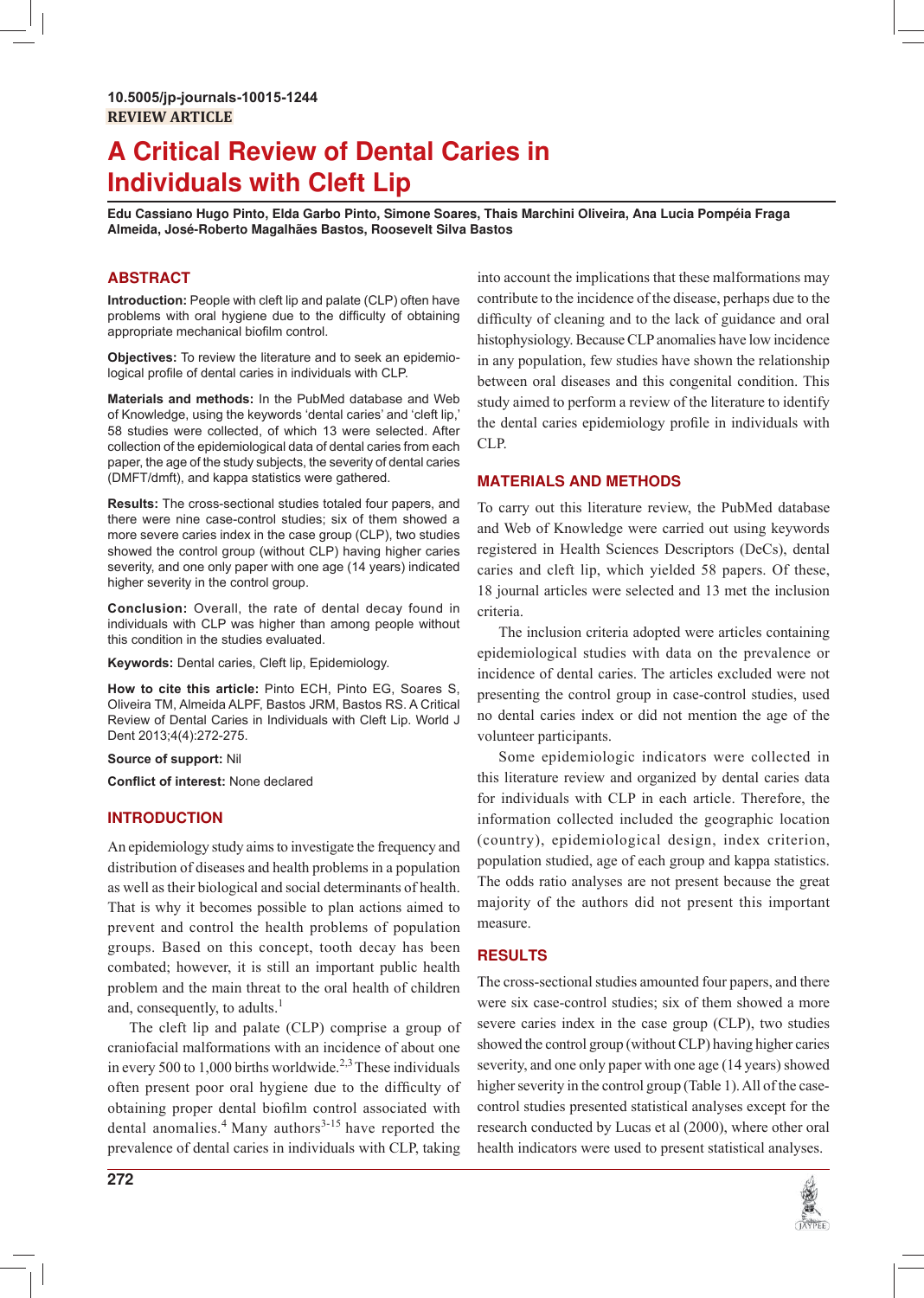| A Critical Review of Dental Caries in Individuals with Cleft Lip |  |
|------------------------------------------------------------------|--|
|------------------------------------------------------------------|--|

| Table 1: Resume of the epidemiologic dental caries data on CLP studies |                  |                   |                     |       |                           |                       |                      |                          |                                |             |                                |
|------------------------------------------------------------------------|------------------|-------------------|---------------------|-------|---------------------------|-----------------------|----------------------|--------------------------|--------------------------------|-------------|--------------------------------|
| First author.<br>year                                                  | Ref.             | Country           | Design              | Kappa | $\boldsymbol{N}$<br>cases | ${\cal N}$<br>control | Age                  | Case                     |                                | Control     |                                |
|                                                                        |                  |                   |                     |       |                           |                       |                      | <b>DMFT</b>              | dmft                           | <b>DMFT</b> | dmft                           |
| Britton KF,<br>2010                                                    | 10               | Scotland          | Cross-<br>sectional |       | 209                       |                       | $0.5 - 1.49$         | $\overline{\phantom{0}}$ | $\mathbf 0$                    | —           | —                              |
|                                                                        |                  |                   |                     |       |                           |                       | $1.5 - 2.49$         | —                        | 0.49                           | —           | —                              |
|                                                                        |                  |                   |                     |       |                           |                       | $2.5 - 3.49$         |                          | 1.03                           |             |                                |
|                                                                        |                  |                   |                     |       |                           |                       | $3.5 - 4.49$         | —                        | 0.93                           |             |                                |
|                                                                        |                  |                   |                     |       |                           |                       | $4.5 - 6.0$          | $\overline{\phantom{0}}$ | 3.24                           |             |                                |
| Stec-Slonicz<br>M, 2007                                                | $\,6$            | Germany<br>Poland | Cross-<br>sectional |       | 100                       |                       | Germany<br>$6 - 12$  | 1.6                      | 1.6                            |             |                                |
|                                                                        |                  |                   |                     |       |                           |                       | Germany<br>$13 - 18$ | 3.2                      | 0.83                           |             |                                |
|                                                                        |                  |                   |                     |       |                           |                       | Poland<br>$6 - 12$   | 4.1                      | 3.27                           |             |                                |
|                                                                        |                  |                   |                     |       |                           |                       | Poland<br>$13 - 18$  | 7.1                      | 0.0                            | —           |                                |
|                                                                        |                  |                   |                     |       |                           |                       | $4 - 6$              |                          | 11.20                          |             |                                |
| Besseling S,                                                           |                  |                   | Cross-              |       |                           |                       | $11 - 13$            | 5.06                     |                                |             |                                |
| 2004                                                                   | 16               | Vietnan           | sectional           | 0.96  | 154                       |                       | $14 - 16$            | 7.07                     |                                |             |                                |
|                                                                        |                  |                   |                     |       |                           |                       | —                    | —                        |                                |             | —                              |
|                                                                        |                  |                   |                     |       |                           |                       | $1-5$                | $\overline{\phantom{0}}$ | 2.91                           | —           |                                |
| Lages EMB,                                                             |                  |                   | Cross-              |       | 78                        |                       | $6 - 12$             | 1.87                     | 2.77                           | —           |                                |
| 2004                                                                   | 14               | <b>Brazil</b>     | sectional           | 0.98  |                           |                       | $13 - 18$            | 6.46                     |                                |             |                                |
|                                                                        |                  |                   |                     |       |                           |                       | 19-32                | 13.62                    | $\qquad \qquad \longleftarrow$ |             |                                |
| Freitas AB,<br>2012                                                    | 17               | <b>Brazil</b>     | Case-<br>control    | 0.87  | 30                        | 30                    | $12 - 21$            | 8.2                      |                                | 7.17        |                                |
| Tannure PN,<br>2012                                                    | $\mathfrak{S}$   | <b>Brazil</b>     | Case-<br>control    |       | 115                       |                       | $4 - 21$             | $1.2***$                 | 1.68                           | $0.90***$   | 2.61                           |
| Hazza'a AM,<br>2011                                                    | 8                | Jordan            | Case-<br>control    | 0.94  | 98                        | 98                    | $4 - 8$              | 0.4                      | 4.52                           | 0.3         | 1.44                           |
|                                                                        |                  |                   |                     |       |                           |                       | $8 - 12***$          | 1.68                     | 3.85                           | 0.95        | 2.05                           |
|                                                                        |                  |                   |                     |       |                           |                       | $12$ or<br>more***   | 7.36                     | $\qquad \qquad -$              | 3.52        | $\overline{\phantom{0}}$       |
| Zhu WC,                                                                |                  |                   |                     |       |                           |                       | $3-5$                |                          | 2.53                           |             | 1.92                           |
| 2010                                                                   | 5                | China             | Case-<br>control    | 0.95  | 380                       | 339                   | $6 - 12$             | 4.24                     |                                | 3.11        |                                |
|                                                                        |                  |                   |                     |       |                           |                       | $13 - 25**$          | 2.44                     |                                | 1.39        |                                |
| Al-Dajani M,<br>2009                                                   | $\overline{7}$   | Syria             | Case-<br>control    |       | 53                        | 53                    | $12 - 29**$          | 6.83                     |                                | 3.81        |                                |
| Parapanisiou<br>V, 2009                                                | 18               | Greek             | Case-<br>control    |       | 41                        | 41                    | $4 - 18***$          | 2.61                     | 3.00                           | 1.25        | 4.16                           |
| Ahluwalia M,<br>2004                                                   | $\boldsymbol{9}$ | England           | Case-<br>control    |       | 81                        | 61                    | $6 - 16*$            | 1.56                     | 2.38                           | 0.48        | 0.62                           |
|                                                                        |                  |                   |                     |       |                           |                       | $6*$                 | 0.21                     | 4.0                            | 0.06        | 2.05                           |
| Kirchberg A,<br>2004                                                   | 13               | Germany           | Case-<br>control    |       | 623                       | 47.646                | $7^\star$            | 0.84                     | 5.16                           | 0.20        | 2.42                           |
|                                                                        |                  |                   |                     |       |                           |                       | $8*$                 | 0.51                     | 4.47                           | 0.35        | 2.64                           |
|                                                                        |                  |                   |                     |       |                           |                       | $9^{\star}$          | 1.32                     | 3.38                           | 0.62        | 2.50                           |
|                                                                        |                  |                   |                     |       |                           |                       | $10*$                | 1.37                     | —                              | 0.86        | $\qquad \qquad -$              |
|                                                                        |                  |                   |                     |       |                           |                       | $11*$                | 1.88                     | —                              | 1.14        | $\qquad \qquad -$              |
|                                                                        |                  |                   |                     |       |                           |                       | $12*$                | 3.09                     | $\overline{\phantom{0}}$       | 1.54        | $\qquad \qquad \longleftarrow$ |
|                                                                        |                  |                   |                     |       |                           |                       | 13                   | 2.84                     | $\qquad \qquad -$              | 2.11        |                                |
|                                                                        |                  |                   |                     |       |                           |                       | 14                   | 2.51                     | $\qquad \qquad -$              | 2.60        | —                              |
|                                                                        |                  |                   |                     |       |                           |                       | $15*$                | 4.31                     | $\qquad \qquad -$              | 3.16        | $\qquad \qquad -$              |
|                                                                        |                  |                   |                     |       |                           |                       | 16                   | 5.61                     |                                | 3.84        | $\qquad \qquad -$              |
| Lucas VS,<br>2000                                                      | 11               | England           | Case-<br>control    | 0.96  | 60                        | 60                    | $3 - 15$             | 1.18                     | 2.35                           | 1.48        | 2.93                           |

 $\tau$ p < 0.05 (Mann-Whitney test); \*\*p < 0.01 (Wilcoxon test); \*\*\*p < 0.05 (t-test); \*\*\*\*p-value absent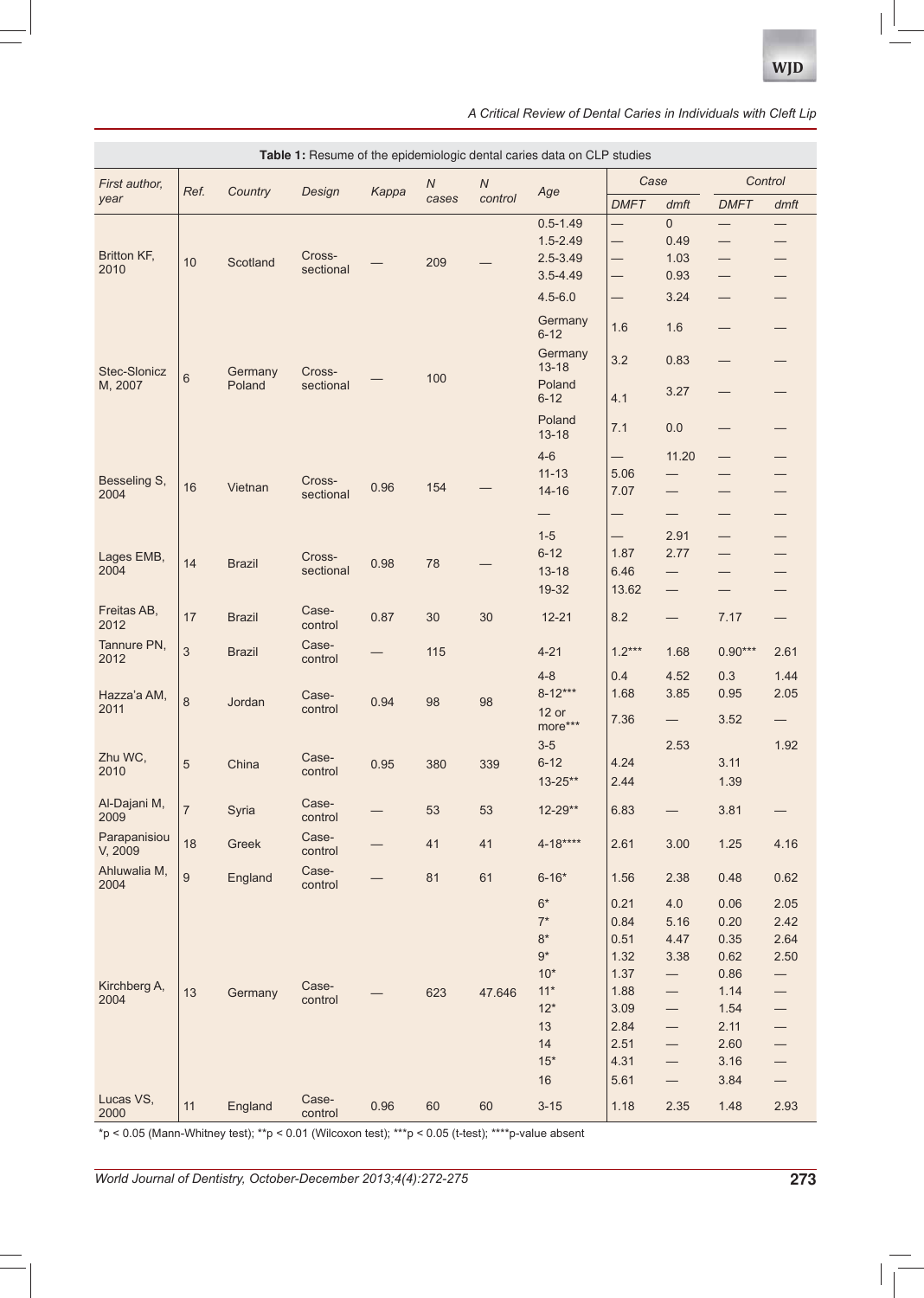## **DISCUSSION**

Currently, dental caries is still the main prevalent oral disease in the world, and the methods of control and prevention are known. However, individuals with CLP, according to the studies listed in this study, present a higher incidence of tooth decay compared to the general population.

It would be desirable for this review to present a dental caries profile according to the type of CLP observed, which present very different patterns in terms of dental arches; however, the scientific articles related to the epidemiology of dental caries in individuals with CLP do not uniformly show this organization, so this criterion was not used as an inclusion or exclusion factor.

It should be noted that the teeth of patients with CLP do not differ in morphological structure from the teeth of other individuals. Because the tooth position is influenced by arch anomalies, the indication of prosthesis in individuals with CLP use teeth has pillars many times malpositioned because of the arch anomalies present (teeth giroversion, ectopic position, among others), along with misinformation or lack of education regarding oral health methods, may also contribute to a caries index showing an upward trend in these patients. $<sup>1</sup>$ </sup>

Data on the incidence of dental caries in patients with CLP between the case and control groups was not statistically different.<sup>3</sup> However, the prevalence of dental caries is higher for individuals with CLP. $8,16,18$ 

On the other hand, the dental and periodontal status of patients with CLP is similar to the general population; however, these people do not take the recommended preventive measures nor follow the guidance of a professional dentist.<sup>14</sup> There is great difficulty in concluding statements in this theme, but it demonstrates that individuals with CLP are more susceptible to tooth decay.<sup>1</sup>

The prevalence of dental caries in patients with CLP was higher than in the control group without this condition.<sup>4,10</sup> A good oral hygiene linked to health education has a positive effect in reducing the incidence of dental caries in these individuals.<sup>14</sup> The deficiency in oral hygiene and lack of prevention and health education to explain in increasing dental caries rate in individuals with CLP.<sup>5</sup>

There was no significant difference in the prevalence of DMFT among individuals with CLP and a control group; however, the authors observed a large number of unrestored teeth compared to children in the control group, indicating difficulties with access to oral health services.<sup>11</sup> Individuals with CLP have a greater need for preventive dental care and education.<sup>13</sup> In children with CLP, there is an increase in the number of white spot early lesions, predisposing them to an increased risk for the development of cavitated caries lesions.<sup>17</sup>

Preventive and social aspects are concerns that many authors discuss in specialized literature. The caries prevalence is higher in people with CLP due to a lack of oral health care and access to oral health programs.<sup>6</sup>

Individuals with CLP are susceptible to tooth decay regardless of their social status. Therefore, a caries prevention program should be implemented for these individuals, considering the inherent difficulties related to the psychomotor skills of these children and their caregivers. Note that, for these individuals, poor oral hygiene and the accumulation of dental biofilms are local factors and determinants that may lead to periodontal diseases beyond dental caries.<sup>7</sup>

# **CONCLUSION**

Overall, the rate of tooth decay found in individuals with CLP was higher than in the population without this condition. Therefore, there is a need for greater attention to be paid to the incidence of dental caries in individuals with CLP so that there is a schedule of educational and preventive actions that is consistent with the epidemiological needs of these people. This issue brings to light the necessity of new epidemiological studies to improve dental care for individuals with CLP.

# **REFERENCES**

- 1. Hassloef P, Twetman S. Caries prevalence in children with cleft lip and palate—a systematic review of case-control studies. Int J Paediatr Dent 2007 Sep;17(5):313-319.
- 2. Freitas JA, das Neves LT, de Almeida AL, Garib DG, Trindade-Suedam IK, Yaedú RY, et al. Rehabilitative treatment of cleft lip and palate: Experience of the Hospital for Rehabilitation of Craniofacial Anomalies/USP (HRAC/USP)—Part 1: overall aspects. J Appl Oral Sci 2012;20(1):9-15.
- 3. Tannure PN, Costa MeC, Küchler EC, Romanos HF, Granjeiro JM, Vieira AR. Caries experience in individuals with cleft lip and palate. Pediatr Dent 2012 Mar-Apr;34(2):127-131.
- 4. Cheng LL, Moor SL, Kravchuk O, Meyers IA, Ho CTC. Bacteria and salivary profile of adolescents with and without cleft lip and/ or palate undergoing orthodontic treatment. Aust Dent J 2007 Dec; 52(4): 315-321.
- 5. Zhu WC, Xiao J, Liu Y, Wu J, Li JY. Caries experience in individuals with cleft lip and/or palate in China. Cleft Palate Craniofac J 2010 Jan;47(1):43-47.
- 6. Stec-Slonicz M, Szcepańska J, Hirschfelder U. Comparison of caries prevalence in two populations of cleft patients. Cleft Palate Craniofac J 2007 Sep;44(5):532-537.
- 7. Al-Dajani M. Comparison of dental caries prevalence in patients with cleft lip and/or palate and their sibling controls. Cleft Palate Craniofac J 2009 Sep;46(5):529-531.
- 8. Hazza'a AM, Rawashdeh MA, Al-Nimri K, Al Habashneh R. Dental and oral hygiene status in Jordanian children with cleft lip and palate: a comparison between unilateral and bilateral clefts. Int J Dent Hyg 2011 Feb;9(1):30-36.